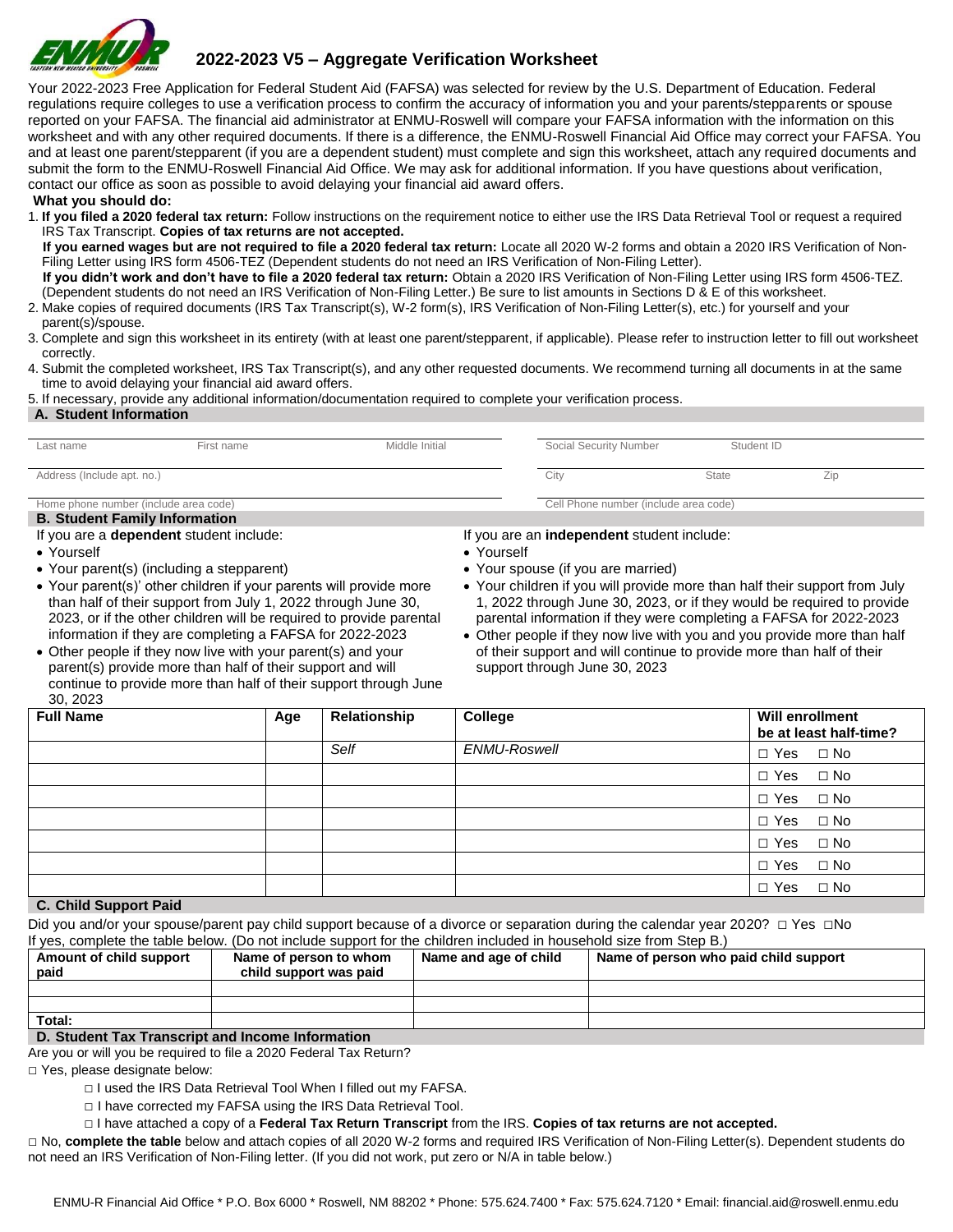**Source of income** (fill out only if you **did not** file taxes) **Amount earned in 2020** (if no earning, write 0)

**Total:** 

# **E. Spouse/Parent Tax Transcript and Income Information**

Are you or will you be required to file a 2020 Federal Tax Return?

□ Yes, please designate below:

- □ I used the IRS Data Retrieval Tool When I filled out my FAFSA.
- □ I have corrected my FAFSA using the IRS Data Retrieval Tool.

## □ I have attached a copy of a **Federal Tax Return Transcript** from the IRS. **Copies of tax returns are not accepted.**

□ No, complete the table below and attach copies of all 2020 W-2 forms and required IRS Verification of Non-Filing Letter(s). Dependent students do ndeed and IRS Verification of Non-Filing letter. (If you did not work, put

| TIOL HEED OF HYA III LADIE DEIDW.)                                       |                                                |  |  |  |
|--------------------------------------------------------------------------|------------------------------------------------|--|--|--|
| <b>Source of income</b> (fill out only if you <b>did not</b> file taxes) | Amount earned in 2020 (if no earning, write 0) |  |  |  |
|                                                                          |                                                |  |  |  |
|                                                                          |                                                |  |  |  |
| Total:                                                                   |                                                |  |  |  |

## **F. Additional Financial Information**

Answer every item. If answering yes to any item, be sure to write annual amount for 2019 for that item.

| <b>Types of taxable income</b>                                                                                                                                                                                                                                                                                                                                                                                                      | <b>Student</b>                       | <b>Parent/Spouse</b>                 |
|-------------------------------------------------------------------------------------------------------------------------------------------------------------------------------------------------------------------------------------------------------------------------------------------------------------------------------------------------------------------------------------------------------------------------------------|--------------------------------------|--------------------------------------|
| Need Based Employment Program Earnings: Only list federal work-study, and earning portions of<br>fellowships and assistantships received during 2020.                                                                                                                                                                                                                                                                               | $\Box$ No<br>$\Box$ Yes<br>Amount:   | $\Box$ Yes $\Box$ No<br>Amount:      |
| Student Grant and Scholarship Aid: Americorps benefits, grant and scholarship portions of<br>fellowships and assistantships during 2020 and reported as adjusted gross income. Do not include Pell<br><b>Grant or Federal SEOG Grant.</b>                                                                                                                                                                                           | $\Box$ Yes<br>$\Box$ No<br>Amount:   | $\Box$ Yes<br>$\Box$ No<br>Amount:   |
| <b>Combat Pay or Special Combat Pay:</b> Taxable amount received during 2020 and reported as adjusted<br>gross income.                                                                                                                                                                                                                                                                                                              | $\Box$ No<br>$\Box$ Yes<br>Amount:   | $\sqcap$ Yes<br>$\Box$ No<br>Amount: |
| <b>Types of untaxed income</b>                                                                                                                                                                                                                                                                                                                                                                                                      |                                      |                                      |
| Tax Deferred Pensions: W-2 boxes 12a-d (Codes D-H and S only)                                                                                                                                                                                                                                                                                                                                                                       | $\Box$ Yes<br>$\Box$ No<br>Amount:   | $\Box$ No<br>$\sqcap$ Yes<br>Amount: |
| <b>Child Support Received:</b> List the amount of child support received during 2020.                                                                                                                                                                                                                                                                                                                                               | $\Box$ Yes<br>$\Box$ No<br>Amount:   | $\sqcap$ Yes<br>$\Box$ No<br>Amount: |
| Military/Clergy Allowance: BAS (Basic Allowance for Subsistence); not housing.                                                                                                                                                                                                                                                                                                                                                      | $\Box$ No<br>$\Box$ Yes<br>Amount:   | $\Box$ Yes $\Box$ No<br>Amount:      |
| VA Non-Educational Benefits: Includes disability, death pension, DIC                                                                                                                                                                                                                                                                                                                                                                | $\Box$ Yes<br>$\Box$ No<br>Amount:   | $\Box$ Yes<br>$\Box$ No<br>Amount:   |
| Other Untaxed Income: Can include Worker's Compensation, disability, etc. Don't include student aid,<br>earned income credit, additional child tax credit, welfare payments, untaxed SSI payments, etc.                                                                                                                                                                                                                             | $\Box$ Yes<br>$\Box$ No<br>Amount:   | $\Box$ Yes<br>$\Box$ No<br>Amount:   |
| <b>Other Non-Reported Money:</b> Money received or paid on your behalf (e.g. bills), not reported<br>elsewhere on this form. This includes money you received from a parent whose financial information is<br>not reported on this form and not part of a legal child support agreement. If you are an independent<br>student and did not work or use your financial aid from 2020 to live on. Enter the annual amount<br>received. | $\sqcap$ Yes<br>$\Box$ No<br>Amount: | $\sqcap$ Yes<br>$\Box$ No<br>Amount: |

### **G. Statement of Educational Purpose**

I certify that I, \_\_\_\_\_\_\_\_\_\_\_\_\_\_\_\_\_\_\_\_\_\_\_\_\_\_\_\_\_\_\_\_\_\_, am the individual signing this Statement of Educational Purpose and that the Federal

(Student's name)

student financial assistance I may receive will only be used for educational purposes and to pay the cost of attending ENMU- Roswell for 2022-2023.

| <b>Student Signature</b> | <b>ENMU-R Student ID</b>                                                                                                                                                                                                                                 |                                                                                                                | Date                                                       |
|--------------------------|----------------------------------------------------------------------------------------------------------------------------------------------------------------------------------------------------------------------------------------------------------|----------------------------------------------------------------------------------------------------------------|------------------------------------------------------------|
|                          | H. Notary's Certificate of Acknowledgment (if submitted by mail)                                                                                                                                                                                         |                                                                                                                |                                                            |
|                          |                                                                                                                                                                                                                                                          | State of _______________City/County of _________________On ______________, before me, _______________________, |                                                            |
|                          | Name of Signer                                                                                                                                                                                                                                           | Date                                                                                                           | Notary Name<br>Type of Government-Issued Photo ID Provided |
|                          | To be the above-named person who signed the foregoing instrument.                                                                                                                                                                                        |                                                                                                                |                                                            |
|                          | Witness my hand and official seal <b>with the contract of the contract of the contract of the contract of the contract of the contract of the contract of the contract of the contract of the contract of the contract of the co</b><br>Notary Signature |                                                                                                                |                                                            |
| My commission expires on | Date                                                                                                                                                                                                                                                     |                                                                                                                |                                                            |
|                          |                                                                                                                                                                                                                                                          |                                                                                                                |                                                            |
|                          | I. School Certification (if submitted in person)                                                                                                                                                                                                         |                                                                                                                |                                                            |
|                          |                                                                                                                                                                                                                                                          |                                                                                                                |                                                            |
|                          | Name of School Official                                                                                                                                                                                                                                  |                                                                                                                | Signature of School Official                               |
|                          |                                                                                                                                                                                                                                                          |                                                                                                                |                                                            |

Type of Government-Issued Photo ID Provided Date